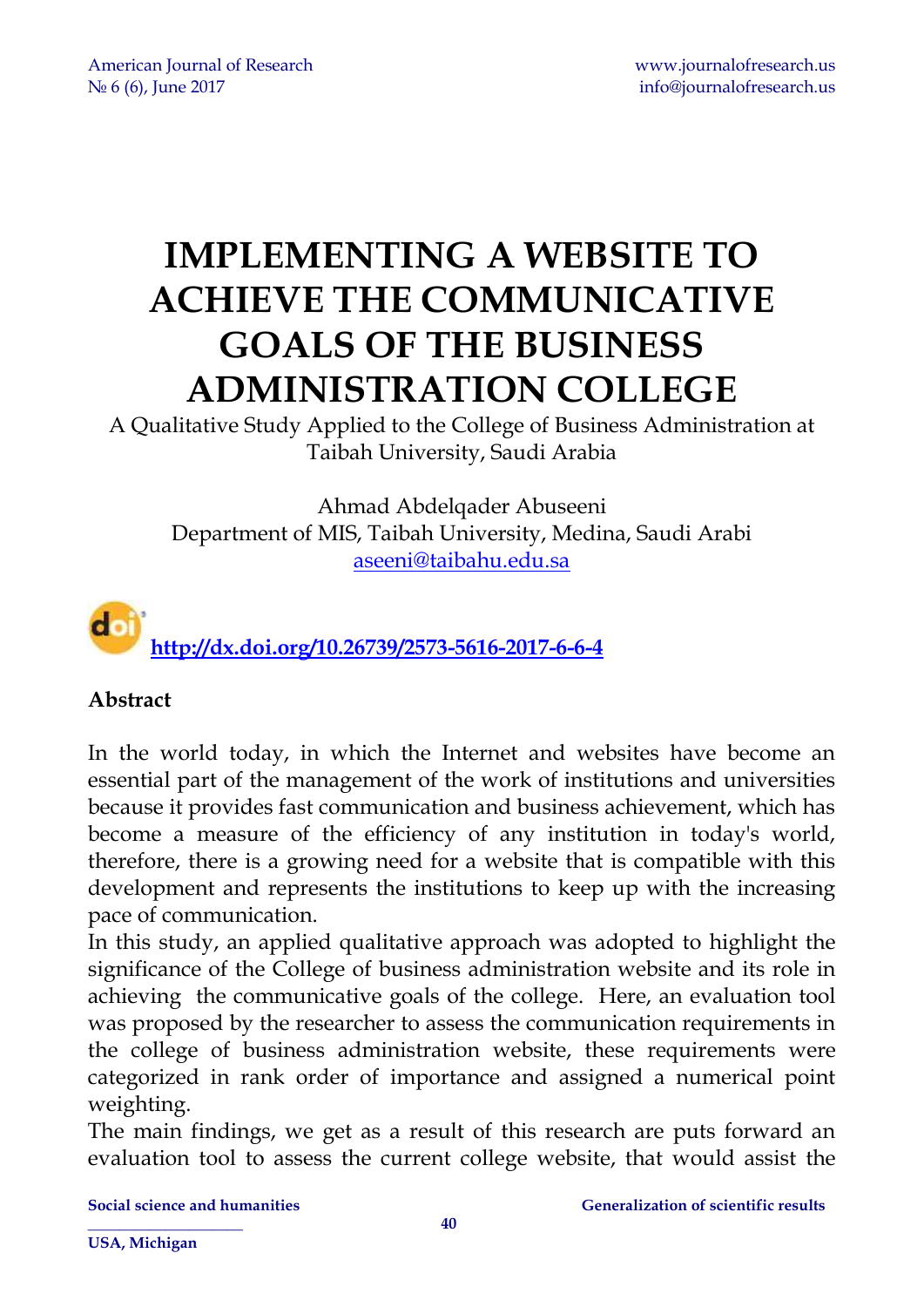#### American Journal of Research [www.journalofresearch.us](http://www.journalofresearch.us/) No 6 (6), June 2017 info@journalofresearch.us

institutions for better understanding the requirements of a compatible website for their communication strategies and goals, this will open the door to improve an electronic system for evaluating websites, Which may be varied according to the objectives and mission of the institution.

**Key words:** College of business administration website, communicative goals, Communication strategies.

#### **Introduction**

Due to the tremendous developments in the field of communication and information technology in recent years, compounded by the effects of the direct digital revolution on human life in all economic, social and cultural levels, positive developments should be established in the institution to keep in pace with the growth of information communication technologies and to exploit available and renewable resources, it is therefore necessary for each institution to build a website that reflects its mission and objectives in which all means and potentials are available to help achieve those objectives. In the case of universities and colleges the website used to address, the educational requirements of users by facilitating the process of obtaining information and clarifying user queries, anywhere and at any time, while building a communicative relationship with other colleges and training partners, both in a local and global context, so this website need to be integrated with the college communicative strategies, hence the urgent need to provide a means to determine the standards that must be available at the university college site, This is what we hope will be highlighted through this research.

The organization of the research was divided into eight sections, introduction was in the first which will also contain the problem of the study and a reviews of previous related research, research objectives, research significance, and the scope of the research, next in the second section we discuss the research methodology with subsections, site selection and the role of the researcher, data collection strategies, data collection time period, credibility and validity, data analysis strategy, then next in the third section communication strategies at the college of business administration and website evaluation criteria were discussed in details, then in section four the proposed evaluation tool is presented, the results and conclusions and recommendations and future work were discussed in section five and sex and seven respectively the final section was the references.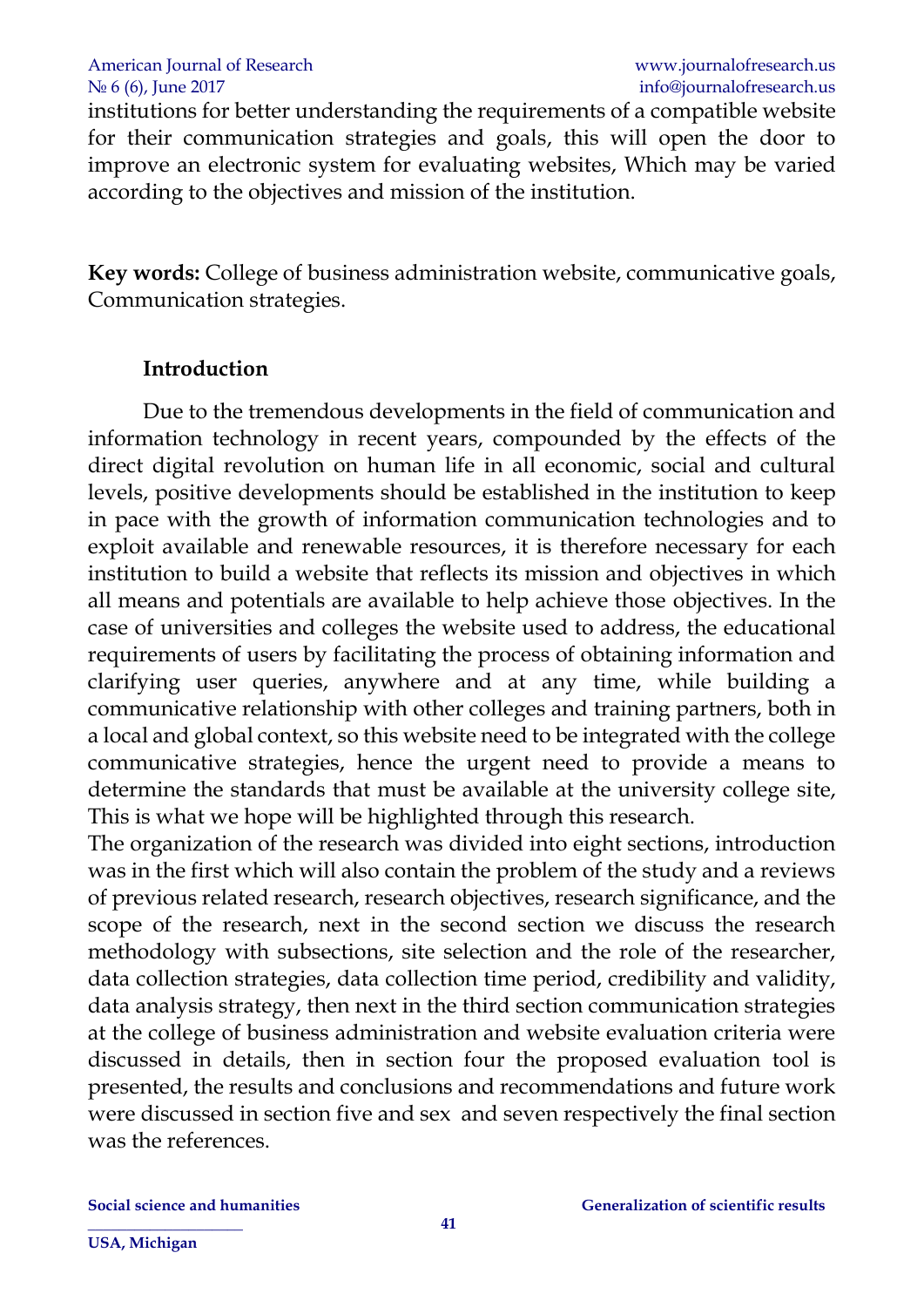#### **1.1 The problem of the study:**

The study problem was addressed by the following research questions:

1. What factors must be provided by the site College to achieve its communication objectives and develop a communicative link with other business administration colleges in the regional and international levels? 2. How is the effectiveness of the College's website measured against achieving?

#### **1.2 Reviews of previous related research**

A series of studies have been conducted into the theme in which this study investigates, including a study by [4], identified the role of the internet in achieving the strategic goals in communication within an organization, manifested through public and private universities in Egypt and the United Arab Emirates.

In another study [5], confirmed the results of a study conducted by [4] on the importance of communication moving beyond the role of sole teacher-led communication within the classroom. She argues academic communication should prevail in college websites to deepen the human relationship between the teacher and students.

In comparison, research by [10], showed that students who use e-mail to communicate with faculty members presented a higher level of satisfaction in obtaining academic assistance outside the classroom than students who do not use e-mail, and when presented with the choice of communicating with faculty staff either through direct contact during a teacher's office hours or via email, students highlighted a preference to communicate with teaching faculty through email. In similar respects, [8] found that student participation in college activities and students and faculty communication via university websites have a positive impact on student learning and personal development. Moreover, [9] argued that a positive relationship existed between teachers and students outside of the formal classroom environment.

In another case, [11] highlighted the role universities needed to play in creating an effective research environment which includes the provision of upto-date periodicals, membership of online resource networks, implementing educational, scientific and technological knowledge programs to improve teaching as well as participating in local and international conferences and scientific symposiums.

**Social science and humanities Generalization of scientific results \_\_\_\_\_\_\_\_\_\_\_\_\_\_\_\_\_\_\_\_ 42** However, in terms of website evaluation many studies have shown that one of the first proposed principles was by [7] who set scientifically comprehensive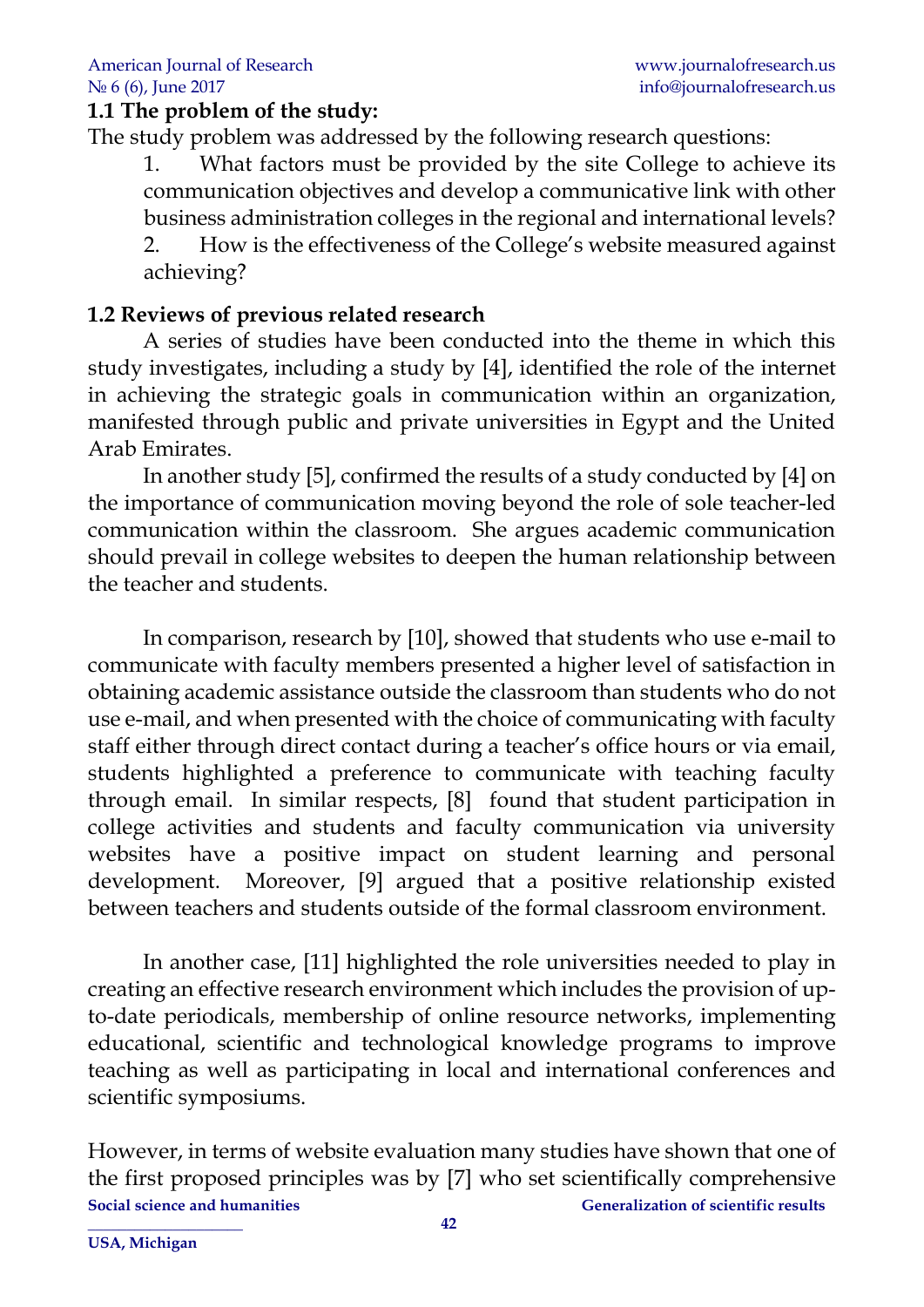evaluation standards. Later, research conducted by [17], which is considered the first Arab study discussing the significance of effectively evaluating electronic sources of information online and on CD format highlighted eight principles in effectively evaluating electronic resources. These included responsibility, context, and strength of user feedback, support, information, financial requirements, formalities and costs. Nonetheless, among the most important studies in this field was a study implemented by [14], this researcher proposed a list of criteria to help information professionals to evaluate sources of information and the Internet websites in general through four main categories, 'Technical','Content Analysis' ,'Multimedia','User.

It can be argued that the role of websites in achieving the communicative goals of any organization is not only crucial, but highlights the urgent need to develop a tool to measure how effective websites are in achieving any communicative goal.

#### **1.3 Research objectives**

Research objectives can be summarized with two main points:

1) Investigate the significance of the College of business administration's website in achieving its communication.

2) Definitely a tool to evaluate the factors to which the Business Administration, College requires in its site to achieve its communicative goals.

#### **1.4 Research significance**

The importance of the study is highlighted by the five following points:

1. This study contributes to the development of the services offered by the College of Business of Administration to students and faculty.

2. This study provides a strategic vision for policy makers that could be implemented by the administrators of the college website, which would contribute to the improvement and development of communicative performance.

3. This study adds to the development and dissemination of scientific research on college and university websites, complimenting earlier researchers in this field and also adds interest for researchers new to the subject area.

#### **1.5 The scope of the research**

Research context: College of business administration Taibah University in Medina, Saudi Arabia.

Research period: The Islamic year 1435/1436 (2014-2015) and the first semester of the academic year 1436/1437 (2015-2016).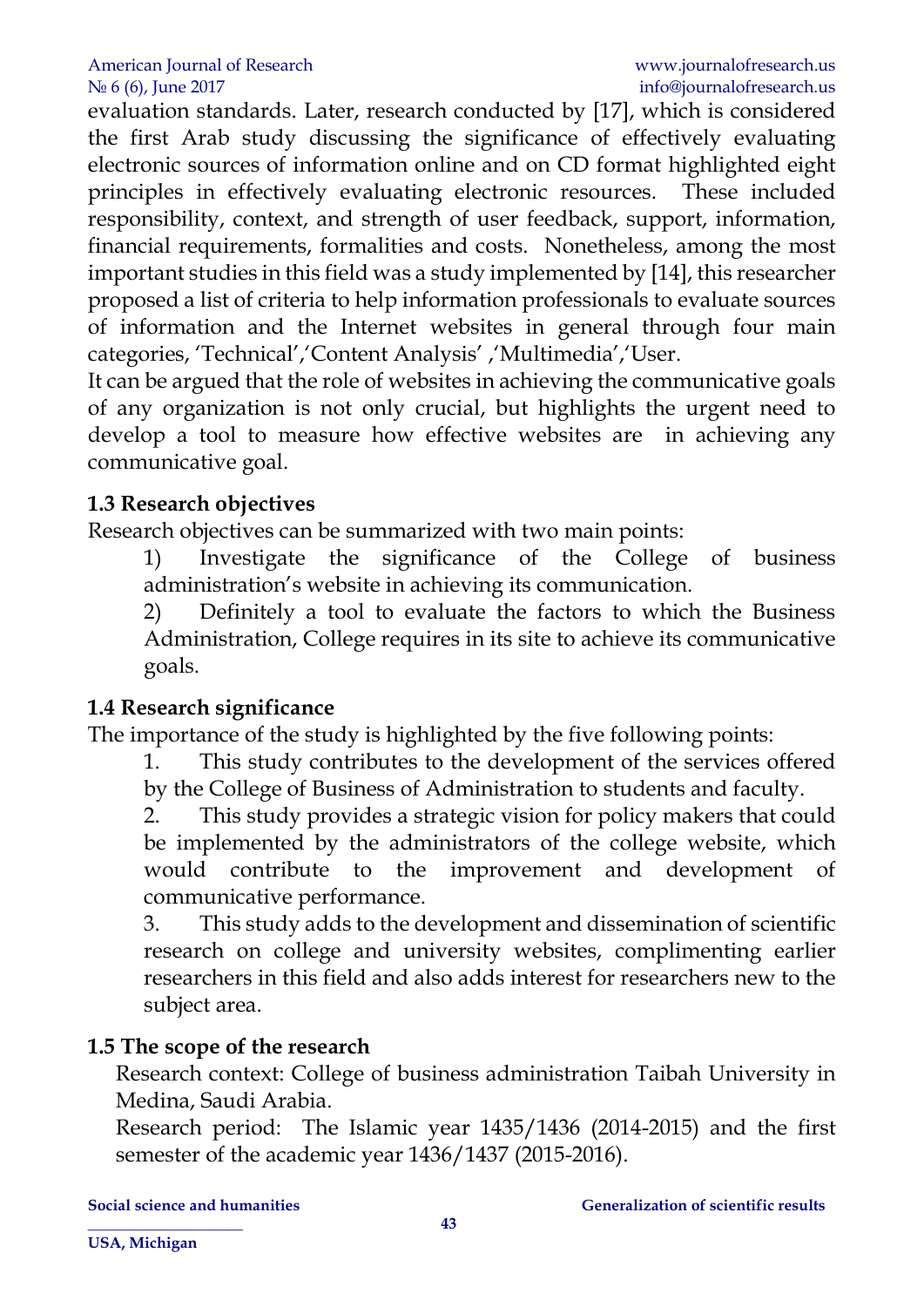Research participants: A sample of website users of the College of business administration at Taibah University, including: faculty, students and administrators at the College of business administration from the academic year 1435/1436 (2014-2015) and the first semester of the academic year 1436/1437 (2015-2016).

# **Research Methodology**

This research adopted a qualitative approach to the study and required extensive time for allowing observations, in-depth interviews and recording processes within the college environment. The study was implemented in accordance with the following procedures:

#### **2.1 Site selection**

The research participants were chosen from the immediate users of the Taibah University, College of business administration website, which included faculty, administrators, students and conducted during the academic year 1435/1436 (2014-2015) and the first semester of the academic year 1436/1437 (2015-2016).

# **2.2 The role of the researcher**

The researcher applied a participative role in the study, observing through his work as the College of business administration Website Supervisor as well as an Assistant Professor in the Department of Management Information Systems. As users of the website, the researcher conducted 30 semi-structured interviews with students, faculty and administrative staff to convey their opinions required for the data collection stage of the research.

# **2.3 Data collection strategies**

- Observations: Monitoring and recording the messages posted to the college website.

- Abstracts and reports: After each visit to the site the researcher compiled a summary report of each comment posted to the website.

- Interviews: The researcher conducted interviews with a sample population comprising of students, faculty staff and administrative employees.

# **2.4 Data collection time period**

**Social science and humanities Social science and humanities Social scientific results \_\_\_\_\_\_\_\_\_\_\_\_\_\_\_\_\_\_\_\_ 44** The researcher conduct 30 face-to-face interviews during his role as the college website supervisor over the academic year 1435/1436 (2014-2015), and the beginning of the first semester of the academic year 1436/1437 (2015-2016).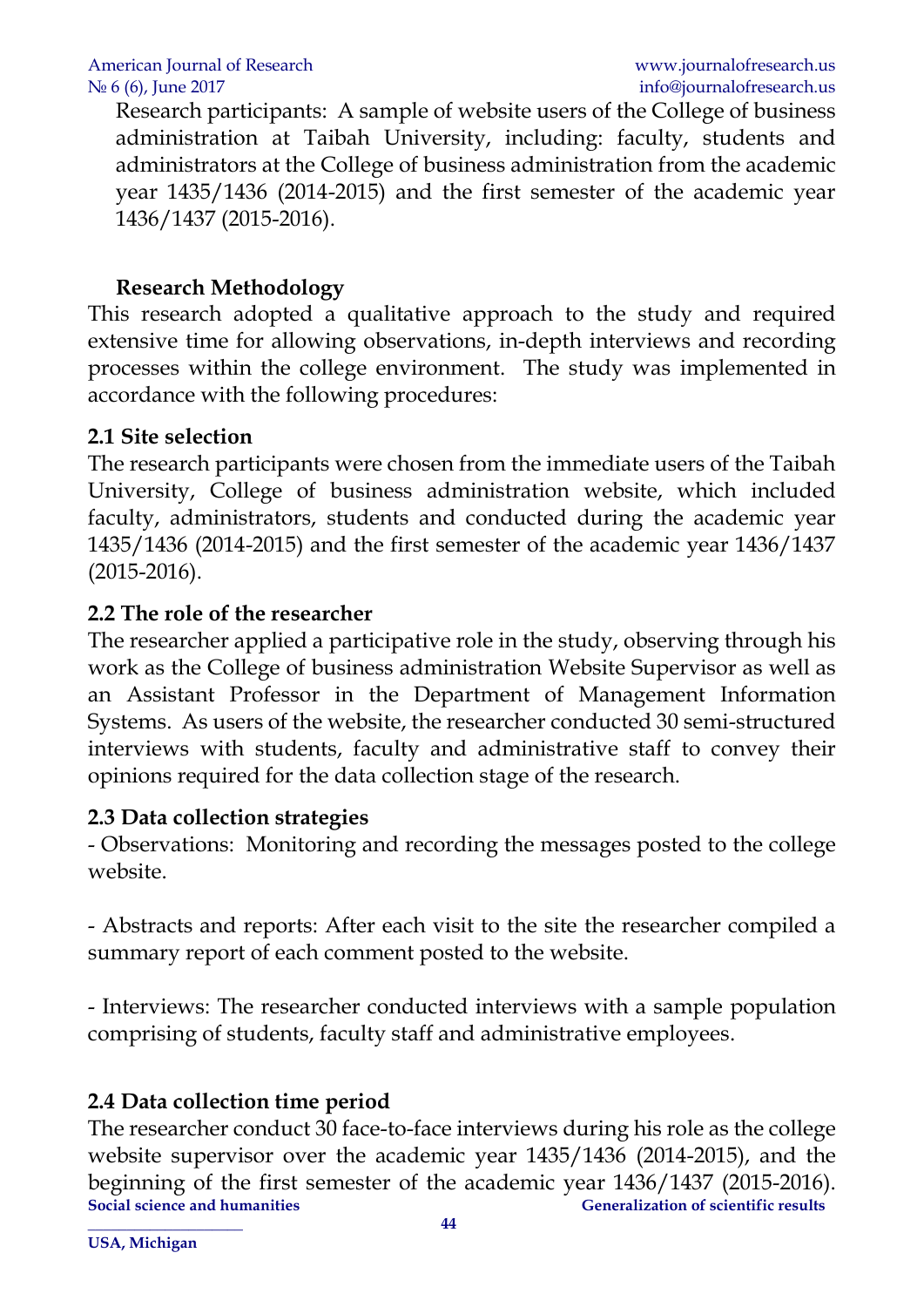American Journal of Research [www.journalofresearch.us](http://www.journalofresearch.us/)

The data were subsequently collected and analyzed during the first quarter of 1436 / 1437 (2015-2016).

# **2.5 Credibility and Validity**

In ensuring credibility and validity of the study, the researcher adopted the Wilcot Strategies throughout the data collection process. Here, the researcher adopted the concepts of:

-Talk little and listen a lot

-Accurate documentation.

-Developing questions prior to conducting interviews.

-Feedback from collecting data.

-Authenticity in the measurement tool.

#### **2.5 Data analysis strategy**

Data analysis followed an order which first included steps to organize or sequence the data. Organizing the data obtained was structured by the following categories:

- General data belong to the sample of the study without personal reference includes faculty members, administrative staff and students.
- General data were also analyzed under academic qualification, academic department and finally, years of experience. Data analysis, therefore included:
- Specific data on the college website to provide specific information.
- Specific data related to the content on the college website.
- Specific data related to information required on the college website.
- Specific data related to the level of ease of use for users of the college website.
- Specific data related to how up-to-date the college website was.

Specific data related to the design, layout and style of the college website. Secondly, the study of all the data collected is entirely for the purpose of

establishing their relevance for the study.

Thirdly, in relation to data classification, the researcher compiled data that were obtained under the following four categories:

- -Data, specifically related to specialist faculty members.
- Data, specifically related to non-specialist faculty members.
- Data on administrative staff.
- Data, specifically related to students.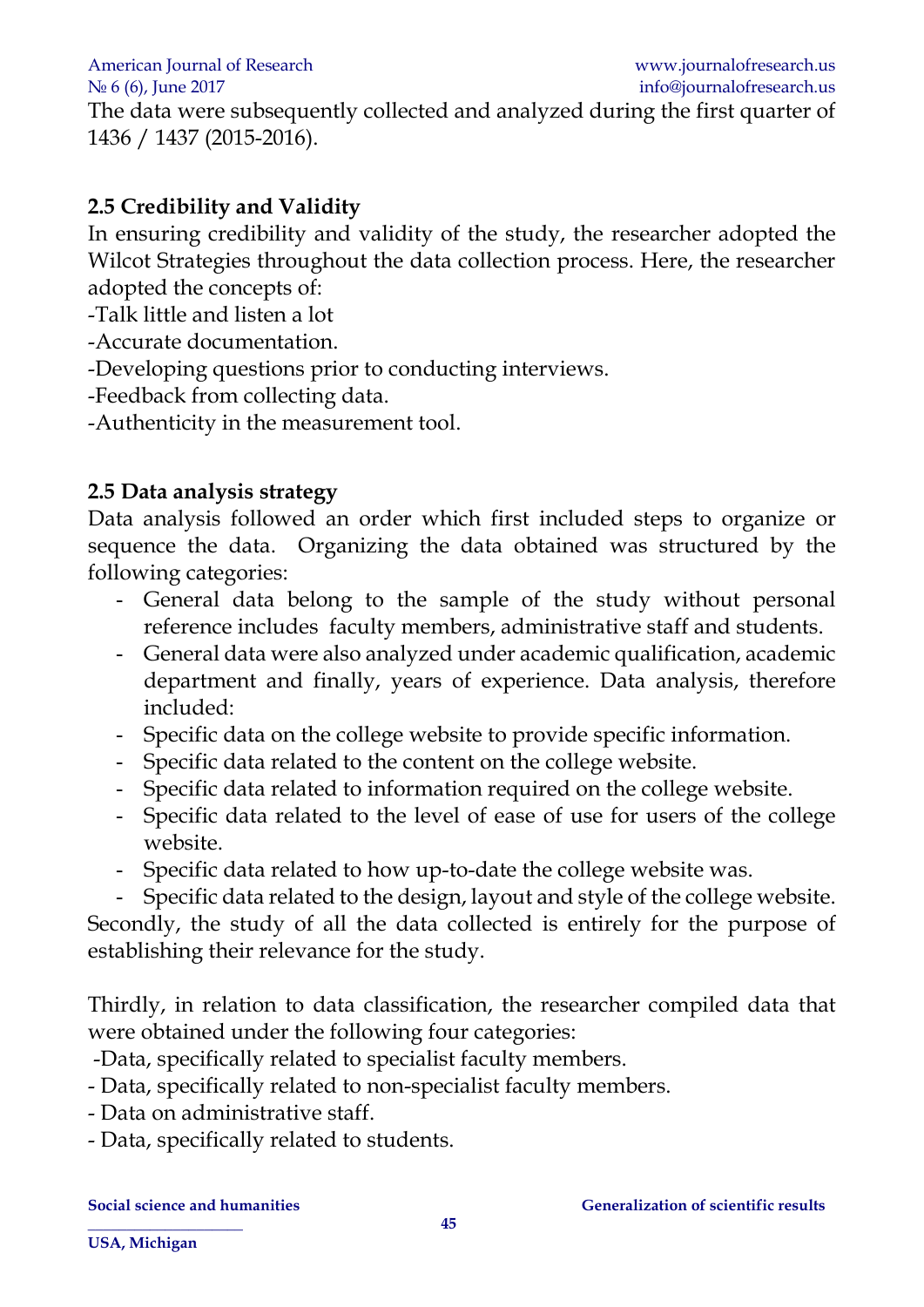American Journal of Research [www.journalofresearch.us](http://www.journalofresearch.us/) No 6 (6), June 2017 info@journalofresearch.us

Fourthly, with reference to data coding, the researcher coded the data while conducting the data analysis, so the symbols A, B, C, D, were allocated to each responsive in every classification of data category.

#### **Communication strategies at the College of business administration and website evaluation criteria:**

The website is a set of electronic pages that contain text, images and web elements belonging to an organization, the website of the college of business administration is a collection of web pages within the university's main website, and contains information relevant to the college of business administration, in this case, the website means the website of College of business administration at Taibah University[4].

The communication goals of any organization in general, are to create awareness, knowledge transfer, present an idea, facilitate dialogue, form attitudes and to stimulate thought provoking concepts in order to achieve and facilitate internal communication strategies (between management and staff), outgoing messages (sharing information with the community users) as well as incoming messages (feedback)[4].

In discussing previous studies and collecting data during the research period, the researcher found that the College of business administration website is an electronic educational resource designed to provide an improved flow of communication between all students, teaching faculty, administrative staff, other departments and colleges within the university and the local community. The College of business administration website also worked to break down barriers in communication between the university and training partners in the business sector in facilitating the delivery of the college's vision in developing its internal communications (between management and staff), facilitate outgoing communication (sharing information with the local community), facilitate the flow of incoming communication (from user feedback). For reader convenience, Figure 1 below depicts the college of business administration communication strategy.



**Figure 1:** Communication strategies at the College of business administration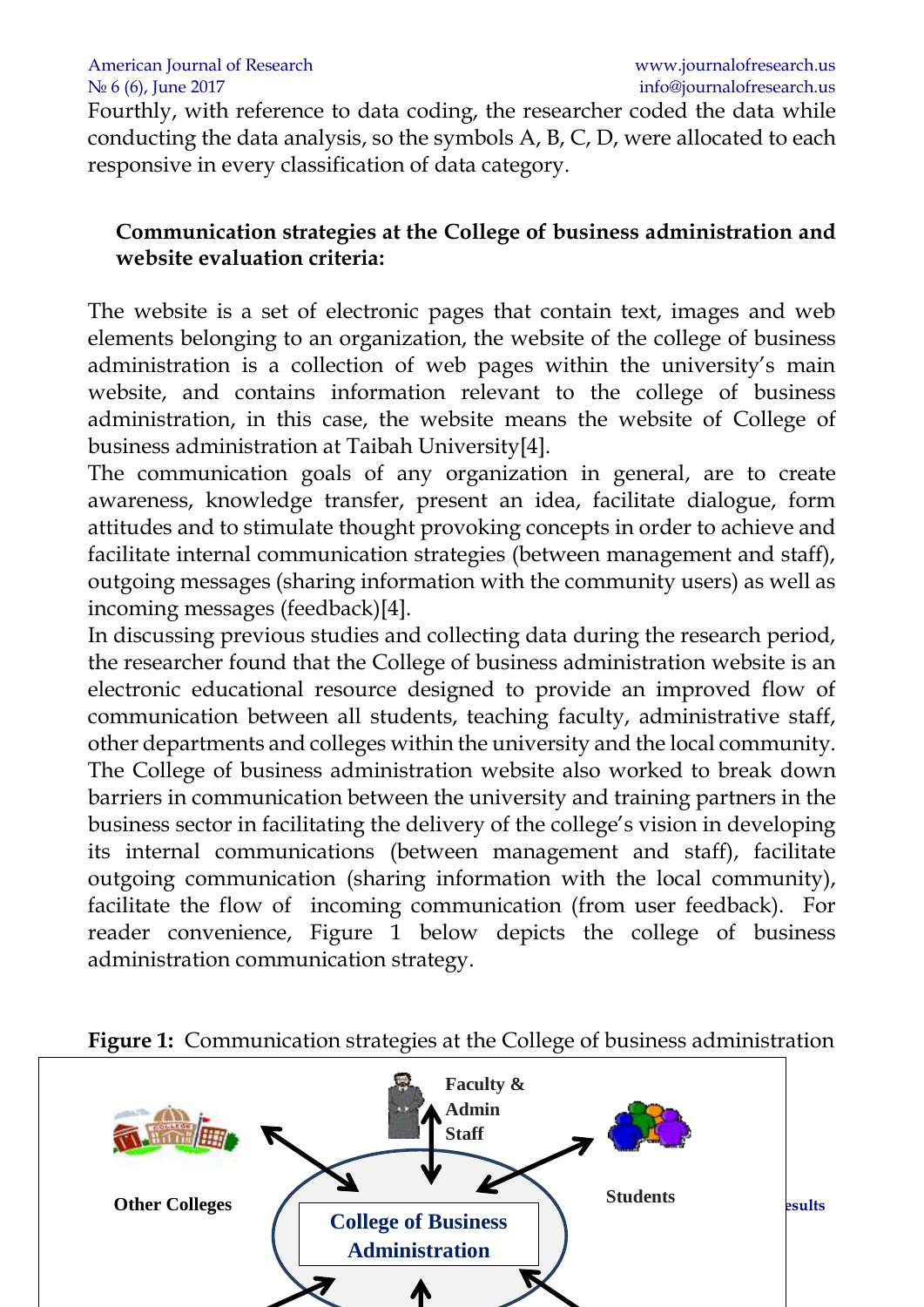#### **3.1 communication strategies levels:**

Accordingly, the communication strategies of the business college can be divided up into four levels, [5].

- **1.** Fundamental goals level: These goals comprise of information about the college's mission statement and core values, to ensure that the communication strategy remains compatible with the goals and values of the college.
- **2.** The objectives of the communications strategy level: This point can be highlighted in the rhetorical question by asking "what is the purpose of the communication strategy?", the important point here is to identify the targets that can be achieved in light of the possibilities available.
- **3.** Communicative goal level: The communicative goals of the college should be measurable, realistic and achievable. If the success of these goals cannot be measured, then success cannot be determined and therefore the college has no means to build on its factors of success and any evaluative feedback would be ineffective.
- **4.** The tactical objectives: Every tactical action within the communications strategy of the business college works towards meeting its communication goals. Usually targets are included in the description of the tactic to be employed to enable decision makers to address any gaps.

#### **3.2 website evaluation criteria:**

Based on the analysis of the communication strategies of the college of business administration, the significance of the college website becomes apparent in achieving those strategies at various levels which therefore address the first research question set in this study. Yet, to reaffirm the response to the first research question and address the second and third research questions, the researcher examined the possibility of implementing these standards on the reality of the college of business administration website and proposed special criteria for that website to identify the elements that must be provided in it, to achieve communication objectives and enable the process of linking with business colleges in regional and international universities, this will answer the second question the study.

In order to measure the business administration college's communicative goals, the researcher suggests a measuring tool to evaluate the college website and subsequently organize a criteria for evaluating the college website based on previous studies, the website evaluation criteria were presented to faculty members in the management information systems department at the college of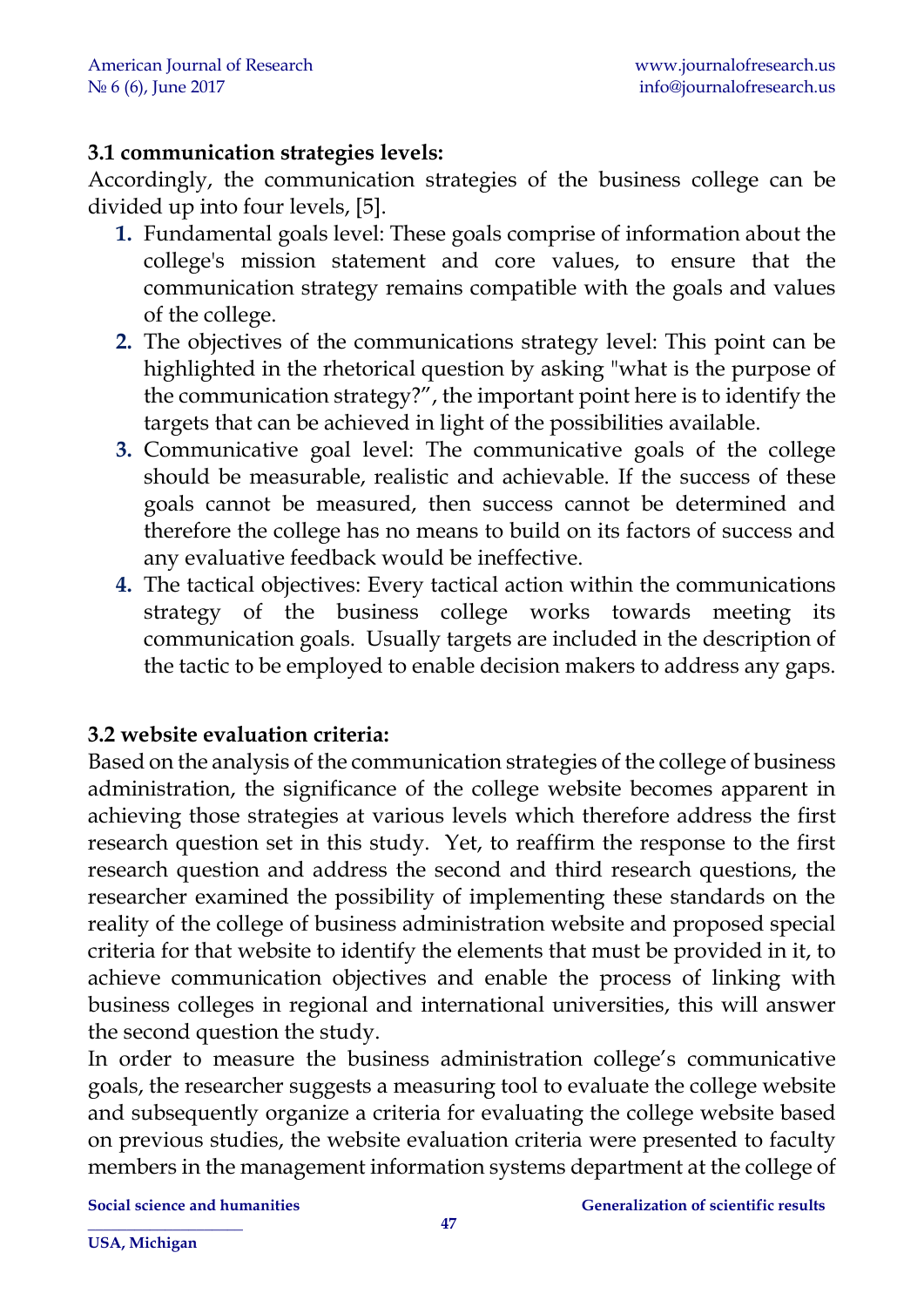business administration, subsequently, faculty feedback, suggestions and proposals highlighted the significance of two main criteria, first is the thematic criteria, second is the technical and graphical criteria.

#### **3.2.1 The thematic criteria**

- 1. Basic information and responsibility: Here, it was highlighted that the website should clearly illustrate the full and official name of the organization to which the website represents in order to identify the party responsible for the presentation and dissemination of information that is displayed. The website must also include details on the organization's vision and mission statements and a message from the site owner, in this case, the College Dean, stating the goals the college seeks to achieve. In relation to the first category of the College of business administration's fundamental communicative goals, a comment box or a question and answer link should also be made available on the home page to address any concerns or clarifications required by users of the website. These fundamental communicative goals can relate to the following five points:
- General information on the College of business administration.
- The vision, mission and values of the College.
- The goals of the College.
- The job roles and contact information of faculty members.
- The College departments and their contact information.
	- 2. Appropriate content*:*

The web site content is perhaps one of the most important categories within which to assess the college website. The type of information and the volume of services provided by the website are essential to the public. Providing relevant information must come at the forefront of priorities and have to be taken into account when assessing the website. The services provided by the website should satisfy the needs of browsing users, take into account cultural norms, values, and knowledge development and the content of intellectual property rights.

- 3. Up-to-date: Websites should show a recording of the last update on their web pages, It should be updated regularly to display the date of publishing the website online and the number of times it has updated since its inception and the date of the last website update.
- 4. Accuracy: The website should be clear, concise and provide accurate information. This point can be illustrated further in the following points:
- 5. User-friendly: There are a number of factors that indicate how user friendly a website is, these factors are as follows: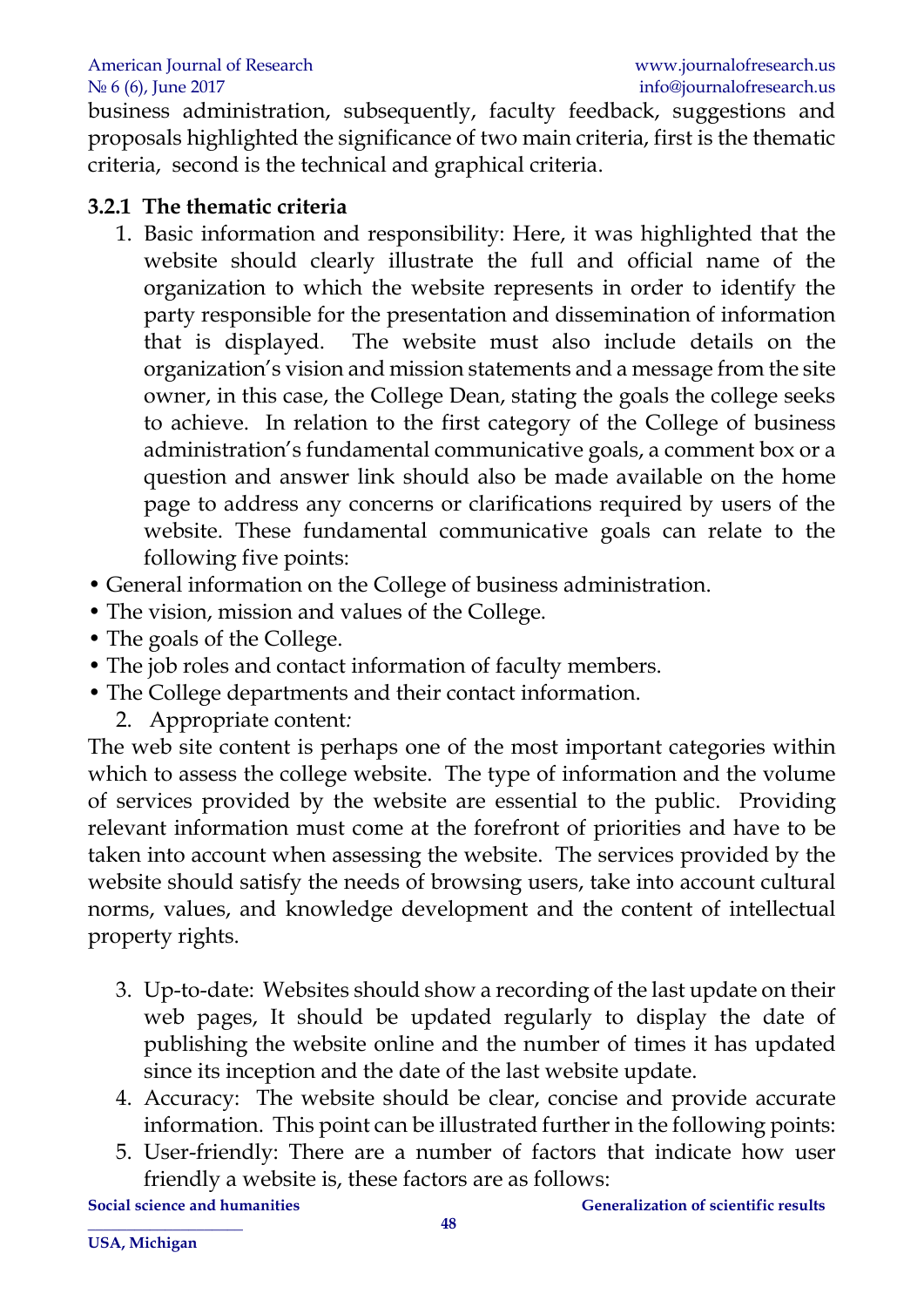- Ease of use: each web page should be easy to understand and clear to navigate around.
- A site map: A site map enables the user to easily browse and navigate around the website.
- Navigation: There should be a link or navigation button on every.
- Loading time: The time it takes for a user to download pages from the website.
- The simplicity of the URL: Uniform Resource Locators or the web address should be simple..
- Relevant to the user's needs: In order to attract greater website users, the website should target the needs of the website users and provide enough relevant information in an attractive fashion.

# **3.2.2 The technical and graphical criteria.**

Addressing these points can help in reducing the number of problems expected to occur when running a website. This is consistent with the first and second and third level of the business administration college's communication strategy. These points are summarized below:

• Web browser compatible with the College website.

• Website compatibility with the website user's hardware, whether personal computers, smart phones or tablet computers are fundamental.

• The appropriate application of multimedia features on the website, including graphics, audio files, character movement, video and so forth.

• The website user interface is designed in a way that the website user experiences site simplicity, clarity and is drawn into its attractive web page layout.

• Line formatting: The inclusion of standardization in font size and line spacing.

• Appropriate use of colors: Colors that are too bright, florescent or detract the user away from the website content in any way should not be applied. This applies to both text and background color use. Colors should not be used if the tone and texture vary dramatically from other colors used in the web page Soft colors that do not hinder the user's ability to read website content should be applied.

• Web page layout: The layout of web pages is important to improve user navigation around the website. In clarifying the above points, the researcher illustrates the relationship between the communicative goals of the college of business administration and the college website as shown in Figure 2.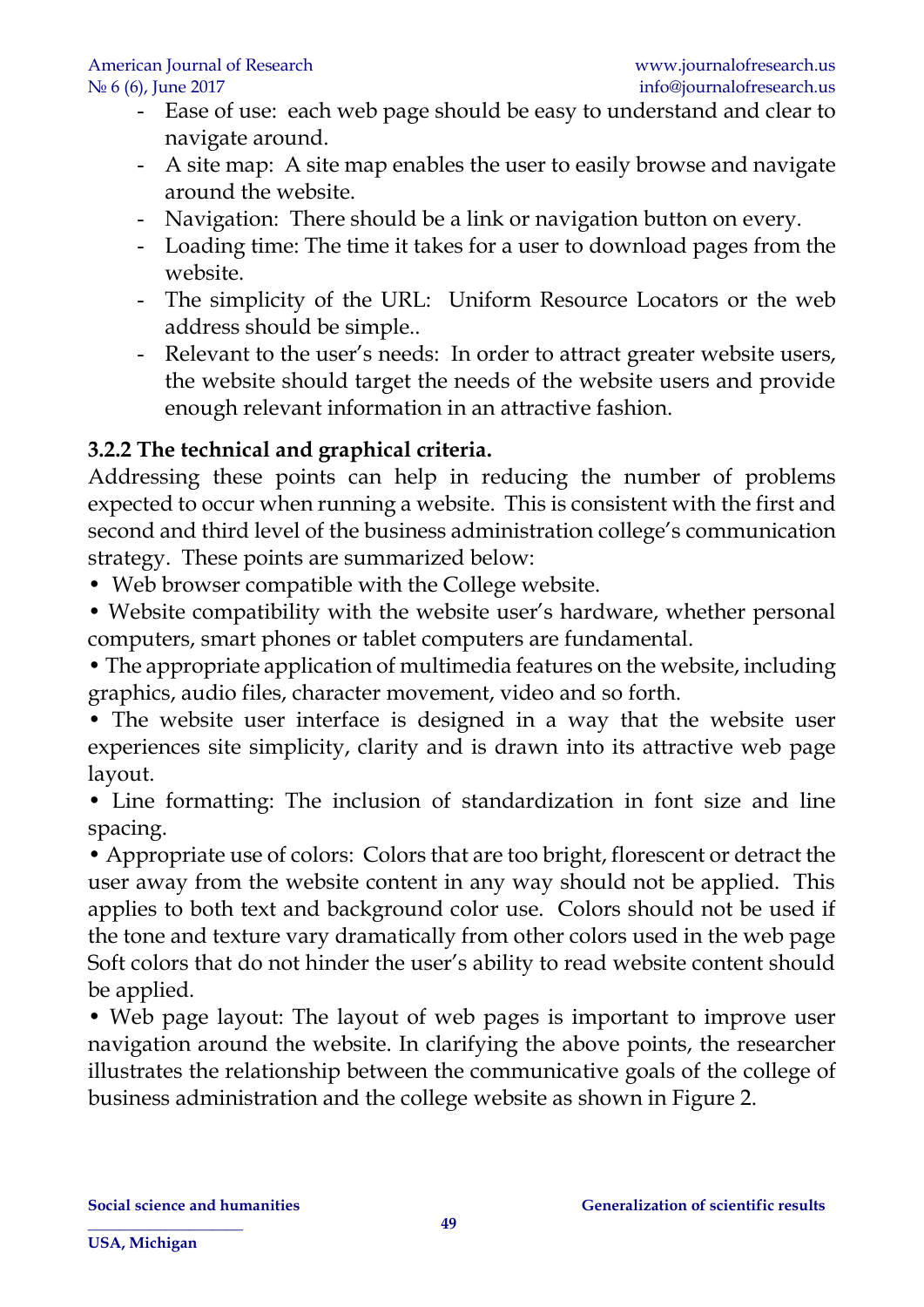**Figure 2:** The relationship between the communicative goals of the College of business administration and the College website.



#### **Proposed evaluation tool:**

In order to clearly measure and evaluate the goals of the college of business administration website, an evaluation/measuring tool should be built to clearly highlight the requirements the College. Here, an evaluation tool was proposed by the researcher to assess the communication requirements in the business administration college. Based on previous studies in section 2 and analysis in section 3, these requirements were categorized in rank order of importance and assigned a numerical point weighting. The results from the research were obtained from observations and interviews and were categorized under the following sections: website fundamental objective criteria (with a total 72 point weighting) and technical and graphical criteria (with a total 28 point weighting), totaling 100 %.

**Table 1:** A proposed evaluation tool to assess the website communication requirements for the College of business administration .

# **First: Website Fundamental Objective Criteria**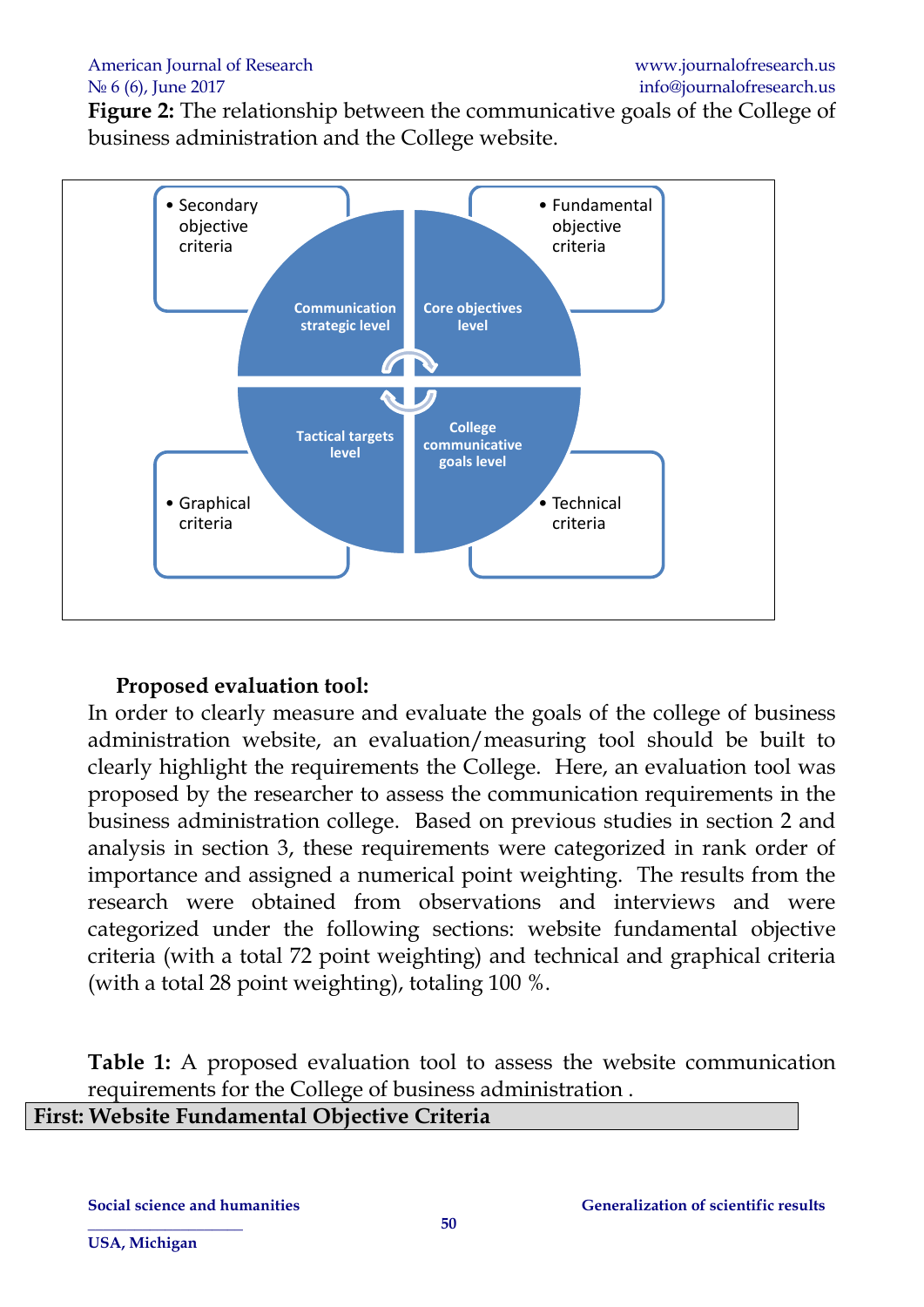| $1 \leq 0$ (0), juin 2017<br><b>Items</b> |                                                                                 | Avail                   | Avail          | <b>Not</b>       | mnosfournamentorum<br>total |
|-------------------------------------------|---------------------------------------------------------------------------------|-------------------------|----------------|------------------|-----------------------------|
| <b>Basic</b>                              |                                                                                 |                         |                | Availa           |                             |
| Information                               |                                                                                 | able<br>and             | able<br>but    | ble              |                             |
| &                                         |                                                                                 | Adeq                    | not            |                  |                             |
| Responsibilit                             |                                                                                 | uate                    | Adeq           |                  |                             |
| y                                         |                                                                                 |                         | uate           |                  |                             |
|                                           | Information on the College.                                                     | $\boldsymbol{4}$        | $\overline{2}$ | $\bf{0}$         | $\overline{4}$              |
| 20 points                                 | Vision, mission and values.                                                     | $\overline{\mathbf{4}}$ | $\overline{2}$ | $\bf{0}$         | $\overline{4}$              |
|                                           |                                                                                 | $\overline{\mathbf{4}}$ | $\overline{2}$ | $\boldsymbol{0}$ | $\overline{4}$              |
|                                           | College Objectives.                                                             | $\overline{\mathbf{4}}$ | $\overline{2}$ | $\bf{0}$         | $\overline{4}$              |
|                                           | Faculty member names and                                                        |                         |                |                  |                             |
|                                           | their contact details.                                                          |                         |                |                  |                             |
|                                           | Teaching departments   4                                                        |                         | $\overline{2}$ | $\boldsymbol{0}$ | $\overline{4}$              |
|                                           | within the college and their                                                    |                         |                |                  |                             |
|                                           | administrative<br>contact                                                       |                         |                |                  |                             |
|                                           | details.                                                                        |                         |                |                  |                             |
|                                           | Unified font and color.                                                         | 4                       | $\overline{2}$ | $\boldsymbol{0}$ | $\overline{4}$              |
| Accuracy                                  | Documented references and                                                       | $\overline{\mathbf{4}}$ | $\overline{2}$ | $\boldsymbol{0}$ | $\overline{4}$              |
| 16 points                                 | sources.                                                                        |                         |                |                  |                             |
|                                           | Absence of typographical,                                                       | $\boldsymbol{4}$        | $\overline{2}$ | $\boldsymbol{0}$ | $\overline{4}$              |
|                                           | grammatical and spelling                                                        |                         |                |                  |                             |
|                                           | errors.                                                                         |                         |                |                  |                             |
|                                           | Clarity of figures and tables.                                                  | $\overline{\mathbf{4}}$ | $\overline{2}$ | $\boldsymbol{0}$ | $\overline{4}$              |
|                                           | Offers the possibility of $ 2 $                                                 |                         | $\mathbf{1}$   | $\bf{0}$         | $\overline{2}$              |
|                                           | contact between students                                                        |                         |                |                  |                             |
| Contents                                  | and teaching faculty.                                                           |                         |                |                  |                             |
|                                           | Course specification icons, 2                                                   |                         | $\mathbf{1}$   | $\bf{0}$         | $\overline{2}$              |
| (Information                              | study plan, books<br>and                                                        |                         |                |                  |                             |
| required<br>by                            | references.                                                                     |                         |                |                  |                             |
| the web user)                             | Ability to initiate online $ 2 $                                                |                         | $\mathbf{1}$   | $\bf{0}$         | $\overline{2}$              |
|                                           | requests and tracking /                                                         |                         |                |                  |                             |
|                                           | follow-up of requests.                                                          |                         |                |                  |                             |
| 14 points                                 |                                                                                 |                         | $\mathbf{1}$   | $\bf{0}$         | $\overline{2}$              |
|                                           | Online study guide, student 2                                                   |                         |                |                  |                             |
|                                           | adviser contact information,                                                    |                         |                |                  |                             |
|                                           | university rules<br>and<br>regulations, a list of<br>frequently asked questions |                         |                |                  |                             |
|                                           |                                                                                 |                         |                |                  |                             |
|                                           |                                                                                 |                         |                |                  |                             |
|                                           | (FAQ's).                                                                        |                         |                |                  |                             |
|                                           | Visitors comments box                                                           | $\mathbf{3}$            | 2 <sub>1</sub> | $\overline{0}$   | $\overline{2}$              |
|                                           | and $ 1$<br>University news                                                     |                         | 0.5            | $\boldsymbol{0}$ | $\overline{1}$              |
|                                           | announcements                                                                   |                         |                |                  |                             |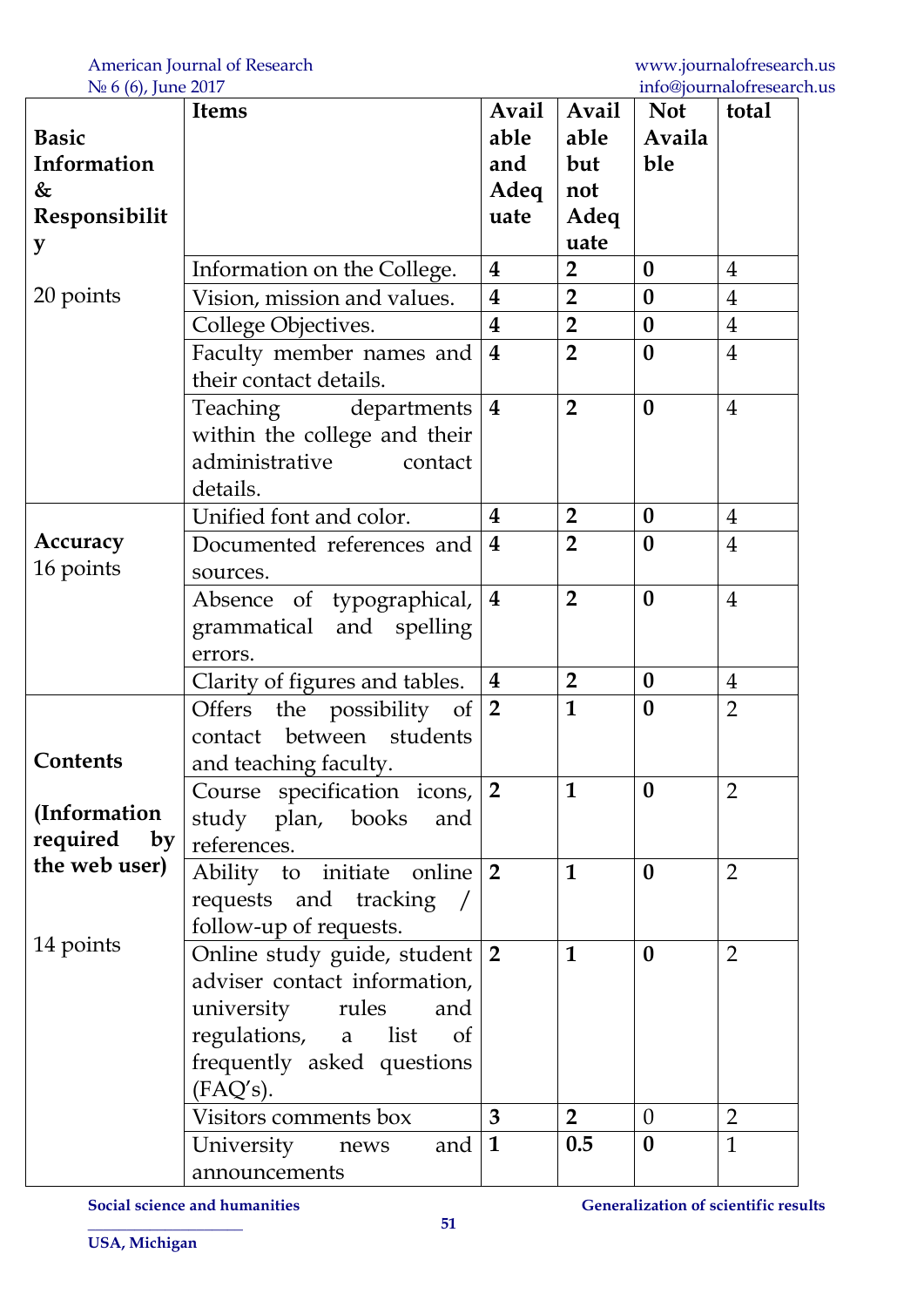| $1 - 0$ (0)) juint $20$ | List of student partnership $ 1$ |                         | 0.5            | $\text{me}\sim\text{per}_{\text{m}}$<br>$\boldsymbol{0}$ | $\mathbf{1}$   |
|-------------------------|----------------------------------|-------------------------|----------------|----------------------------------------------------------|----------------|
|                         | programs, training<br>and        |                         |                |                                                          |                |
|                         | employment companies.            |                         |                |                                                          |                |
|                         | The existence of active $1$      |                         | 0.5            | $\bf{0}$                                                 | $\mathbf{1}$   |
|                         | internal and external web        |                         |                |                                                          |                |
|                         | links.                           |                         |                |                                                          |                |
| Update                  | Frequency of web page $ 5 $      |                         | 3              | $\boldsymbol{0}$                                         | 5              |
| 12 points               | updates since inception of       |                         |                |                                                          |                |
|                         | website.                         |                         |                |                                                          |                |
|                         | Date of last web page update.    | 5                       | 3              | $\boldsymbol{0}$                                         | 5              |
|                         | Availability of a site map.      | $\overline{2}$          | $\mathbf{1}$   | $\boldsymbol{0}$                                         | $\overline{2}$ |
| <b>Ease of Use</b>      | Able to navigate back to the     | $\overline{2}$          | $\mathbf{1}$   | $\bf{0}$                                                 | $\overline{2}$ |
| 10 points               | home page.                       |                         |                |                                                          |                |
|                         | Ease of loading.                 | $\overline{\mathbf{4}}$ | $\overline{2}$ | $\boldsymbol{0}$                                         | $\overline{2}$ |
|                         | Ease in comprehending the $ 4 $  |                         | $\overline{2}$ | $\bf{0}$                                                 | $\overline{2}$ |
|                         | URL.                             |                         |                |                                                          |                |
| Sub-total               |                                  |                         |                |                                                          | 72             |

| Second: Technical and Graphical Criteria |                             |                     |                |                     |                |
|------------------------------------------|-----------------------------|---------------------|----------------|---------------------|----------------|
| Compatibility                            | <b>Items</b>                | Avail<br>able       | Avail<br>able  | <b>Not</b><br>Avail | total          |
|                                          |                             | and                 | but            | able                |                |
| 10 points                                |                             | Adeq                | not            |                     |                |
|                                          |                             | uate                | Adeq           |                     |                |
|                                          |                             |                     | uate           |                     |                |
|                                          | Compatibility with common   | 5                   | 3              | $\boldsymbol{0}$    | 5              |
|                                          | web browsers.               |                     |                |                     |                |
|                                          |                             |                     |                |                     |                |
|                                          | Compatibility with common   | 5                   | 3              | $\bf{0}$            | 5              |
|                                          | electronic<br>and<br>mobile |                     |                |                     |                |
|                                          | devices.                    |                     |                |                     |                |
| <b>Technical</b>                         | Multimedia features.        | 3<br>$\overline{2}$ |                |                     |                |
| Support                                  | Timely technical support.   |                     |                | $\bf{0}$            | 3              |
|                                          | Connection speed, uploading | 3                   | $\overline{2}$ | $\boldsymbol{0}$    | 3              |
| 9 points                                 | and downloading time.       |                     |                |                     |                |
|                                          | User Interface.             | $\overline{2}$      | 1              | $\boldsymbol{0}$    | $\overline{2}$ |
|                                          | Attractiveness of colors.   | $\overline{2}$      | $\mathbf{1}$   | $\boldsymbol{0}$    | $\overline{2}$ |
| <b>Attractiveness</b>                    | line<br>(columns,<br>Layout | $\overline{2}$      | $\mathbf{1}$   | $\bf{0}$            | $\overline{2}$ |
| 9 points                                 | spacing )                   |                     |                |                     |                |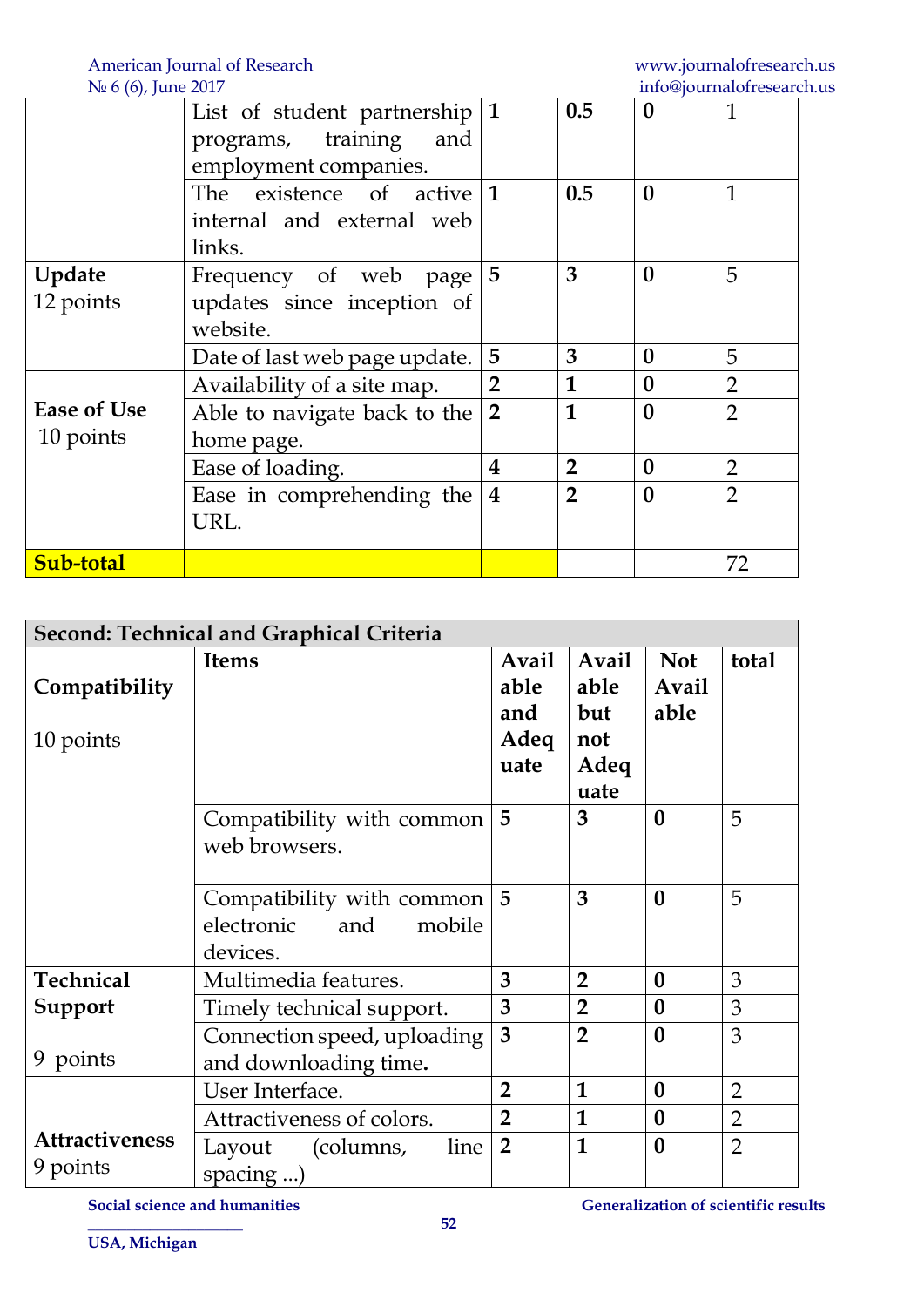American Journal of Research [www.journalofresearch.us](http://www.journalofresearch.us/)

| $1$ $\frac{1}{2}$ $0$ $\left\{ \frac{1}{2} \right\}$ $\left\{ \frac{1}{2} \right\}$<br>mnosjoumannicscan |                                 |  |              |     |  |     |
|----------------------------------------------------------------------------------------------------------|---------------------------------|--|--------------|-----|--|-----|
|                                                                                                          | Appropriate colors              |  |              |     |  |     |
|                                                                                                          | Appropriate location<br>content |  | of $\vert$ 1 | 0.5 |  |     |
| <b>Subtotal</b>                                                                                          |                                 |  |              |     |  | 28  |
| <b>Total</b>                                                                                             |                                 |  |              |     |  | 100 |

#### **Discussion**

Based on previous evaluation/measuring tool, website fundamental objective criteria (with a total 72 point weighting) and technical and graphical criteria (with a total 28 point weighting), totaling 100, if the website total weight is 100 that indicates that the site meets all the criteria of the standard, that is, it is available on the site and enough, if the website total weight is 54 that indicates the site achieves the minimum standard items, available on site but insufficiently.

#### **Results and conclusions**

The value of the research in highlighting how a website can achieve the communicative goals of the college of business administration is significant. It develops a vision that the college of business administration should strive to achieve its communicative goals. This study presented the definition of the business administration's communicative goals and related those goals with a practical application through the development and assessment of the college website. Furthermore, this research puts forward an evaluation tool to assess the current and required elements required for the College website. The results of this research therefore would assist future researchers and website designers to better understand and assist business schools to design unique websites tailored to their communication strategies and goals.

#### **Recommendations:**

The recommendations of the study are as follows:

• The need to prioritize the location and order of specific content, beginning with information on the College, thereby easily allowing all faculty, staff and students under the umbrella of the College to communicate with each other.

• Consideration should be taken regarding the design, accuracy and the ability to easily browse through the website.

**Social science and humanities Generalization of scientific results** • The need to distinguish the work of the College of business administration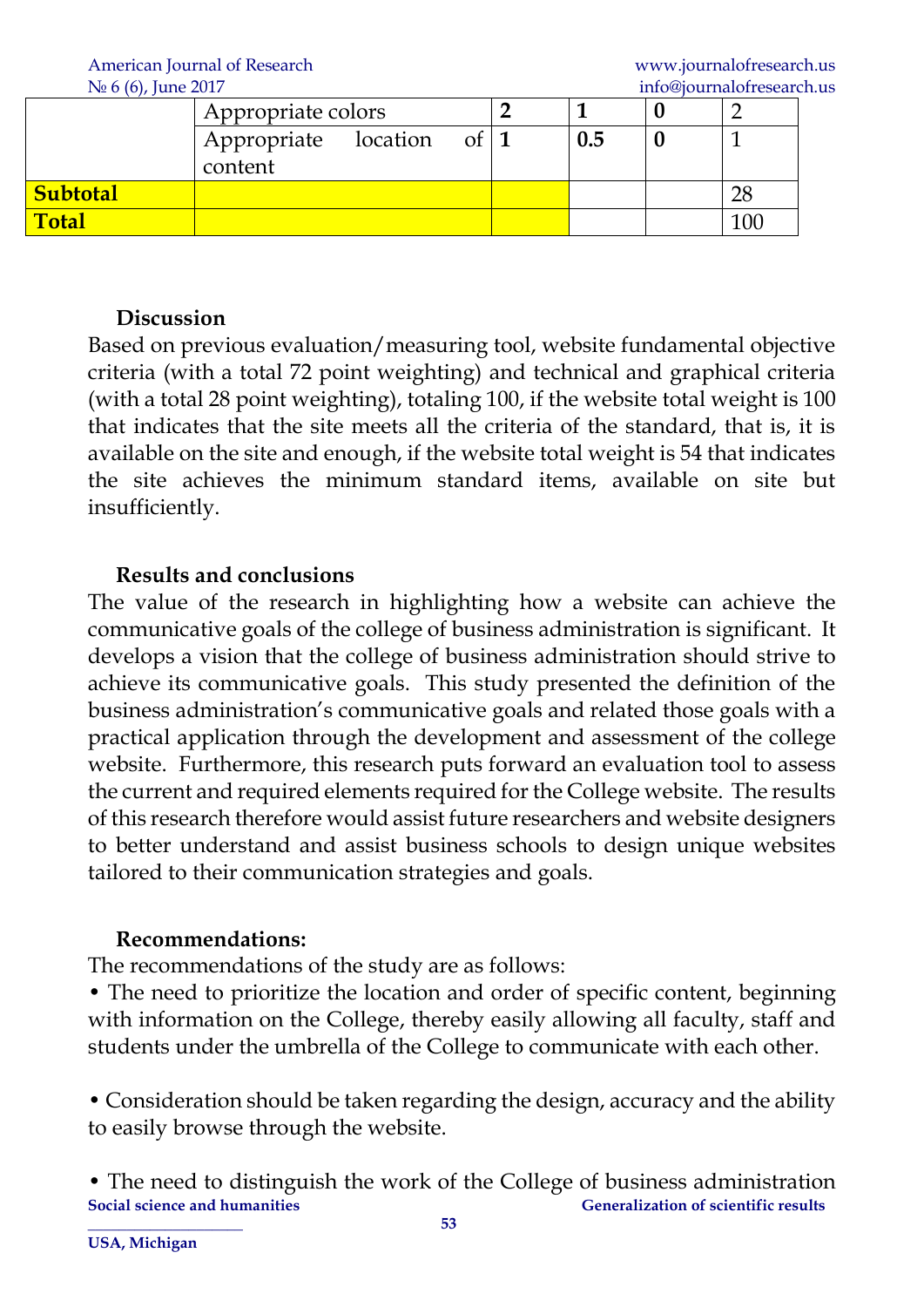#### American Journal of Research [www.journalofresearch.us](http://www.journalofresearch.us/) No 6 (6), June 2017 info@journalofresearch.us

from other colleges in the university through the creation and building of links with the business sector in the local community and improve and develop partnerships with cooperative training colleges.

• The need to provide website links that contribute to and facilitate communication with other business colleges in various regional and international universities. For example, creating links with the general secretariat of the colleges of business administration universities in the gulf cooperation Council (GCC).

• The need to provide website links to scientific journals as well as local and international research centers specializing in business management.

• The importance of providing alumni website links to college graduates.

• Attention should be paid to technical and layout standards of the website. A standardized layout of the website would attract a greater number of browsers, thus helping to achieve the communicative goals set by the College.

• The need to regularly review and update the website in terms of color use, illustrations, content or video material.

• Attention to offer recreational activities to assist in attracting students to access and exploit the benefits posed by the College website.

• The need to provide a variety of on-site web content.

#### **Future Work**

Based on the result of this research, work should be continued in future research is to create a computer program in which this evaluation tool will be used to measure the compatibility of a website in an electronic manner, and then an experimental survey will be carried out to compare the outcomes of this evaluation tool-based program with the results of a traditional questionnaire to assess the effectiveness of this evaluation tool.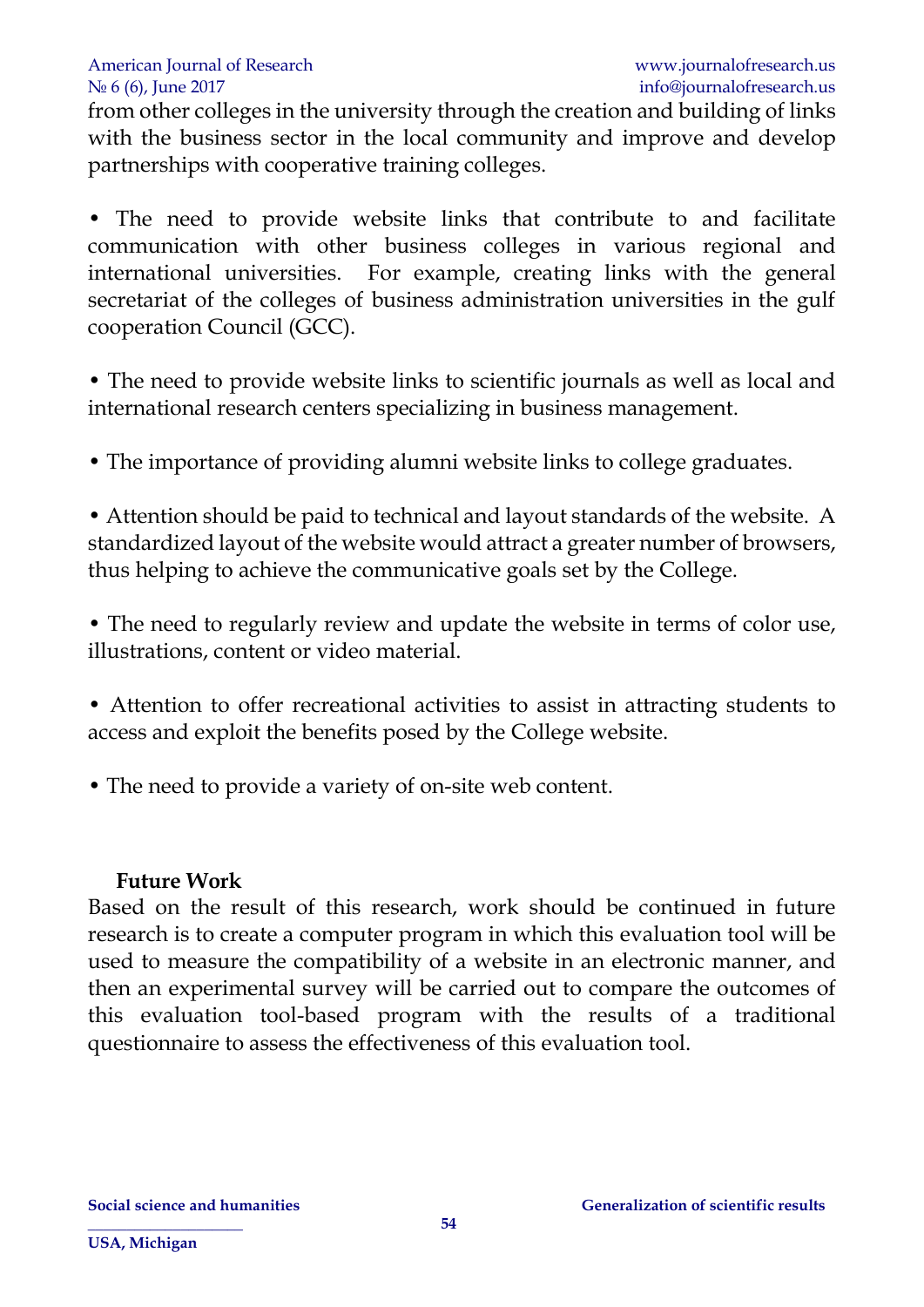#### **References**

1. Auki, O. (2012), Adobe Dream Weaver, translated from the book *Adobe Dreamweaver CS5, Classroom in a book"*, Beirut, Arab Scientific Publishers.

2. Al-saeed, Ramadan (2000), Computer and Information Systems, Alexandria, Orchard Knowledge Publishing,

3. insberg, S. (2007). Shared Characteristics of College Faculty Who Are Effective Communicators, The Journal of Effective Teaching, Vol. 7, No. 2, 2007, 3-20.

4. Hanan, J. (2015). The Role of the Web in Achieving Communication Objectives of the Organization, the Forum for the third Friday the Saudi Public Relations and the Media, April 8 to 9.

5. Ginsberg, S. (2007). Shared Characteristics of College Faculty Who Are Effective Communicators, The Journal Of Effecting Teaching, Vol.7, No 2, 3-20.

6. Kaku, M. (2001). The Futuristic Visions of How Science will Change our Lives in the Twenty-First Century. Translation Saad Eddin Manatee. First Edition, Kuwait, Knowledge of the World Series, number 270, (June 2001), p. 17.

7. Katz, W. (1997). Introduction To Reference Work : Reference Services and Reference Processes. New York : McGraw Hill.

8. Kuh, G. (1995). Student Learning Outside the Classroom: Transcending Artificial Boundaries, Jossey-Bass, Inc., San Francisco, California.

9. Kuh, G. & Hu, S. (2001). The Effects of Student-Faculty Interaction in the 1990s. The Review of Higher Education, Vol. 24, No. 3, pp. 309-332.

10. Li, L, Finley, J., Pitts, J & Guo, R. (2010). Which is a better choice for student-faculty interaction: Synchronous or asynchronous communication? Journal of Technology Research

11. Mahmoud, B. (1995). Computer Education for the Young, Banha Library, pp 170-172.

12. Massad, M. (2007). The Role of the Internet and the Press in Providing Adolescents with Information. Unpublished Master Thesis, Institute of Family Studies, Childhood, Ain Shams University, Department of Information.

13. Samia, Z.K. (2008). The Internet and its implications for Egyptian youth: A Sociological Study, Faculty of Arts, Ain Shams University, Department of Sociology.

14. Singh, S. (2003). An Evaluation of Electronic Reference Sources. Bulletin of Information Technology, Vol.23, No. 2.